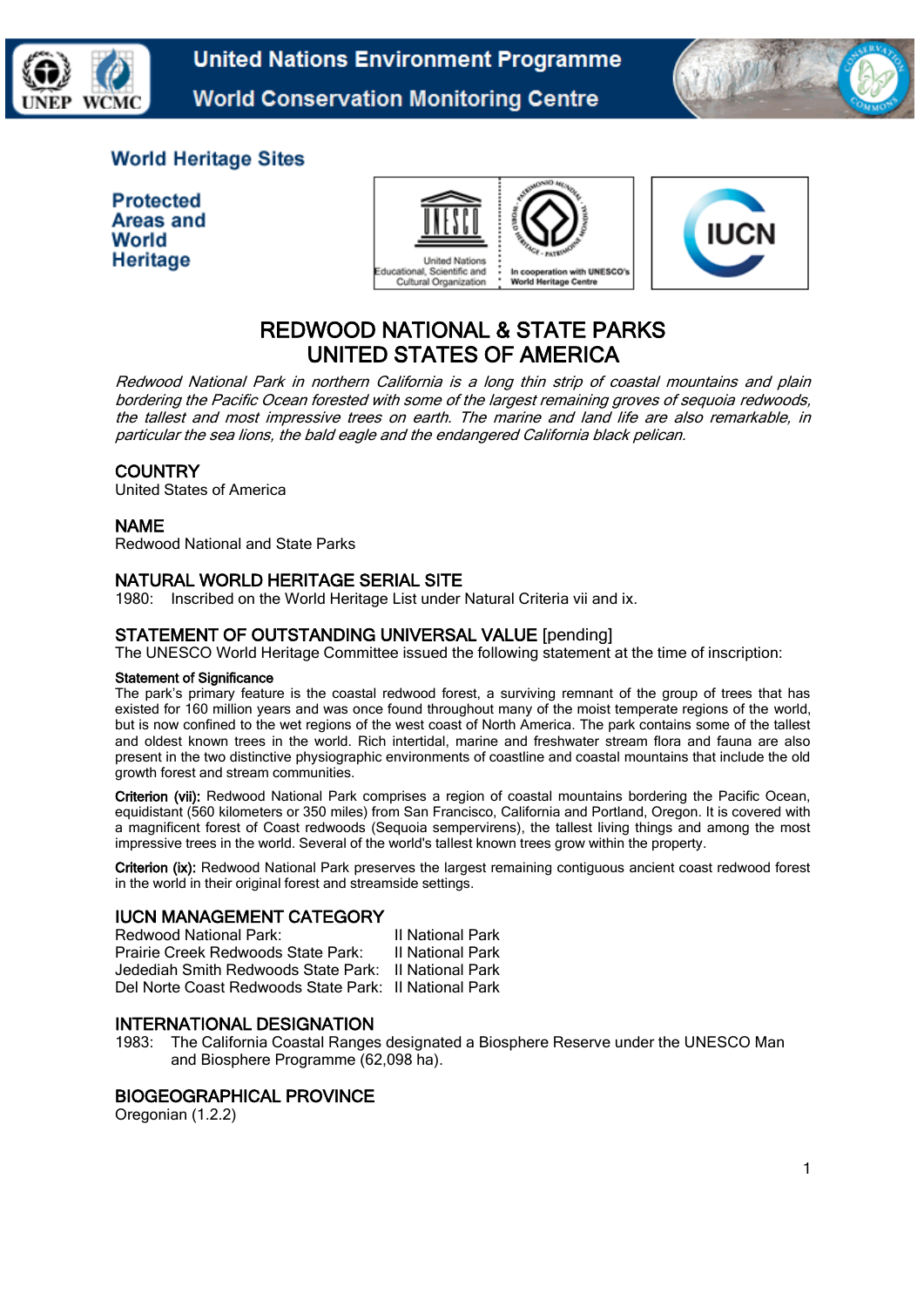# GEOGRAPHICAL LOCATION

In northwestern California 450 km north of San Francisco. The composite site parallels the coast for 85 km, varying in width between 0.3 km to 14 km. The boundary along the coast extends 0.4 km into the sea between 41  $^{\circ}$ 04' to 41  $^{\circ}$ 49 'N by 123  $^{\circ}$ 53' to 124  $^{\circ}$ 10' W.

# DATES AND HISTORY OF ESTABLISHMENT

- 1918: Save the Redwoods League founded to save the redwood forests from further logging;
- 1920s: Prairie Creek, Jedediah Smith and Del Norte Coast State Parks established;
- 1968: The three existing State Parks joined by Public Law 90-545 into Redwood National and State Parks and 11,340 ha of private land were added; 1978: 19,440 ha added;
- 1983: A UNESCO MAB Reserve designated over the area;
- 1994: A Memorandum of Understanding signed by the National Park Service and the California Department of Parks and Recreation for the cooperative management of the Redwood National and State Parks; 1999: renewed.

#### LAND TENURE

Redwood Park: 30,535 ha are in federal ownership, 14,075 ha in state ownership. The State Parks cover 12,273 ha, giving a total of 26,348 ha in state ownership. The eventual transfer of state lands to national status is provided for by an enabling act. The site is cooperatively managed by the National Park Service (NPS) and the California Department of Parks and Recreation.

# AREA

| Total area:                          | 56,883 ha (140,558 acres) |
|--------------------------------------|---------------------------|
| Redwood National Park:               | 44.610 ha                 |
| Prairie Creek Redwoods State Park:   | 5.693 ha                  |
| Jedediah Smith Redwoods State Park:  | 4.002 ha                  |
| Del Norte Coast Redwoods State Park: | 2,578 ha                  |

### **ALTITUDE**

Below sea-level to 837m (Rodgers Peak).

# PHYSICAL FEATURES

The Park covers two distinct environments, a narrow coastal plain and the mountains of the Coast Range of northern California. Its 55 km coastline is one of steep rocky cliffs broken by rolling slopes and broad sandy beaches with occasional lagoons and marshes. The mountain section consists of three main northwest trending ridges and four stream valleys: small sections of the Smith and Klamath rivers and Mill Creek, and most of the catchment of Redwood Creek. The bedrock is mostly highly deformed Cretaceous deepwater marine sandstones, siltstones and shales of the Franciscan assemblage. Lesser amounts of chert, volcanic greenstone and metamorphic rocks occur as blocks in belts mixed with the Franciscan sedimentary rocks, some isolated as offshore stacks. In a few areas, the Franciscan rocks are overlain by a thin veneer of young Plio-Pleistocene shallow marine to fluvial sandstones, mudstones and conglomerates. The area is seismically active, being near the Cascadia subduction zone where the offshore Gorda plate is being driven beneath the North American plate. The Grogan fault, along which much of the main channel of Redwood Creek flows, is a major structural feature, separating well foliated meta-sedimentary schists and meta-basalts on the south-west of Redwood Creek from the unmetamorphosed Franciscan sedimentary rocks to the north-east. The South Fork fault cuts across the northeast corner of the Park in the Little Bald Hills east of Crescent City (Rasp, 1989). The rich periodically flooded valley alluvium is very well suited to the redwood forest.

### CLIMATE

The climate is temperate maritime with cool wet winters with temperatures averaging between  $4^{\circ}C$ and 13 $^{\circ}$ C and mild summers averaging between 11 $^{\circ}$  C and 19 $^{\circ}$ C. The annual precipitation is 2,540mm, occurring mainly during winter, with coastal fog frequent during the summer. Fogdrip around the trees almost doubles the amount of precipitation from rainfall. Tsunamis are an occasional hazard.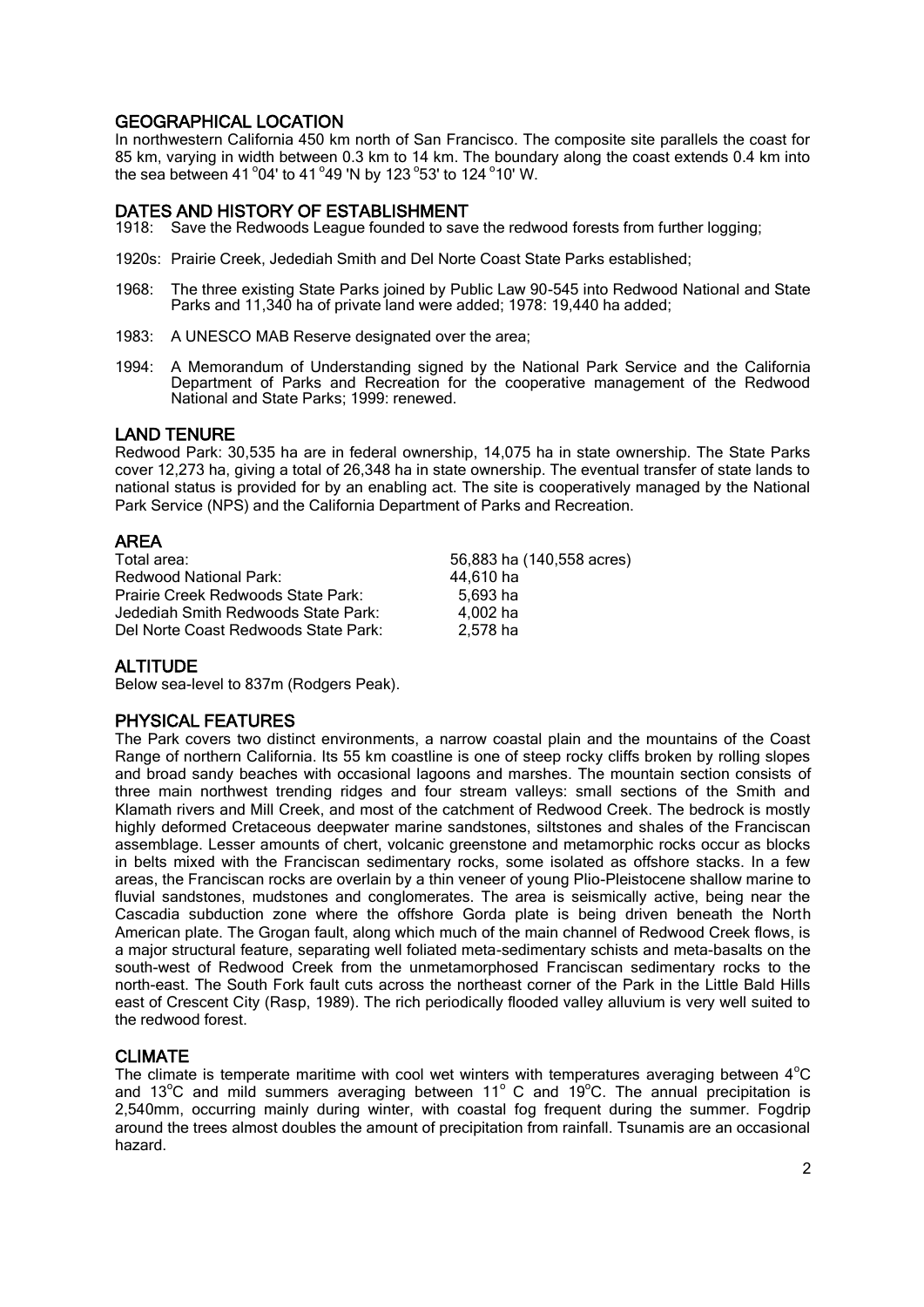# **VEGETATION**

The Northern Californian coastal climate is defined by the persistent moisture from Pacific storms in winter and coastal fogs in summer. Behind the coastal bogs, marshes and scrub the dominant vegetation is redwood Sequoia sempervirens forest, typically found within 55km (35 miles) of the coast in rich soils at elevations between 30m and 610m. On the uplands where fires recur more often, it is patchily distributed among several other natural communities dominated by forests of Douglas fir and tanoak Pseudotsuga menziesii-Lithocarpus densiflorus, with woodlands of other trees such as western hemlock Tsuga heterophylla which could come to replace the present forest. The redwoods are survivors of an ancient forest type found even in Jurassic times in moist temperate regions but are now less than 4% of their original global cover, of which only 2.5% is protected. They are confined to this humid strip of coast where the site contains 45% of the trees remaining in California, since 96% of the original old-growth coast redwoods have been already logged. The trees can grow to 4.6m in diameter, over 60 metres high, and over 2,000 years old. One is the world's tallest known tree at 112m (365') high. They are slow growing but resilient, their thick sapless bark and high-branching foliage protecting them from fire. The wood's high tannin content reduces insect damage and it suckers freely from basal burls. They grow from a rich understory of herbs, shrubs, treelets, ferns and fungi. 15,776 ha of old growth redwood and 20,800 ha of post-harvest re-growth ranging from 20 to 50 years old stood in 1982 (Schrepfer, 1983). Only the giant sequoia Sequoiadendron giganteum groves of the Sierra Nevada, the Sitka spruce and Douglas fir forests of the Pacific Northwest, and the Alerce Fitzroya cupressoides forests of southern Chile are comparable in age, size, structure and biomass accumulation (NPS, 2007a).

The flora numbers 856 species, 699 of which are native. Mixed with the redwood groves are Pseudotsuga menziesii-Lithocarpus densiflorus forests of Douglas fir and tanoak, with woods of western hemlock Tsuga heterophylla, western red cedar Thuya plicata, grand fir Abies grandis, bigleaf maple, Acer macrophyllum, California bay Umbellularia californica, alder Alnus rubra and Port Orford cedar *Chamaecyparis lawsoniana*. In drier areas the Douglas fir-tanoak forest grows with madrone Arbutus menziesii, chinquapin Chrysolepis chrysophylla, Garry, black, interior live and canyon live oaks, Quercus garryana, Q. velutina, Q. wislezeni and Q. chrysolepis. Eight conifer species are endemic to the region. In the lowlands the tallest stands grow on the alluvial flats and terraces along the larger streams. Among the many shrubs Californian rhododendron Rhododendron macrophyllum is conspicuous. Further inland, on summits and south-facing slopes, the forest is replaced by grassland. The prairies which provide good elk and deer habitat, were created by the fires routinely set for thousands of years by American Indians, a practise to which the Park staff have returned in order to maintain the oak woodlands and grasses of this community. Minor associated plant communities include stands of Jeffrey pine Pinus jeffreyi, garry oak woodland and chaparral. Nearer the sea, wind-shaped Sitka spruce Picea sitchensis buffer the redwood groves from the salt ocean winds and the coastal Park also contains stands of closed-cone pines, bishop, knoblock and beach pines Pinus muricata, P. attenuata and P. contorta, which need fire to release their seeds, grasslands, shrubs, and a strand of intermixed freshwater marshes, sphagnum bogs, intertidal and marine plant communities behind sandy or rocky beaches.

# FAUNA

The 75 mammal species include Townsend's big-eared bat *Plecotus townsendii* (VU), grey fox Urocyon cinereoargenteus, black bear Ursus americanus, North American otter Lontra canadensis, skunk Mephitis mephites, fisher Martes pennanti, bobcat Lynx rufus, cougar Puma concolor cougar, harbour seal Phoca vitulina, sea lion Zalophus californianus, Roosevelt elk Cervus elaphus roosevelti, now restricted to limited areas, and California mule-deer Odocoileus hemionus. Gray whales *Eschrichtius robustus* migrate past the coast in winter and spring on the way to and from their breeding lagoons in Baja California.

The region's avifauna exceeds 400 species (398 native and 35 non-native species). Freshwater marshes, ponds, and streams provide valuable nesting and feeding areas for several migratory waterfowl species. The offshore stacks are important nesting sites for a high proportion of California's seabirds, including common guillemot Uria aalge, western gull Larus occidentalis and three species of cormorant Phalocrocorax: pelagic, double-crested and spectacled P.pelagicus, P.auritus and P.perspicillatus. Nationally threatened birds include brown pelican Pelecanus occidentalis, bald eagle Haliaeetus leucocephalus, peregrine falcon Falcon peregrinus, marbled murrelet Brachyramphus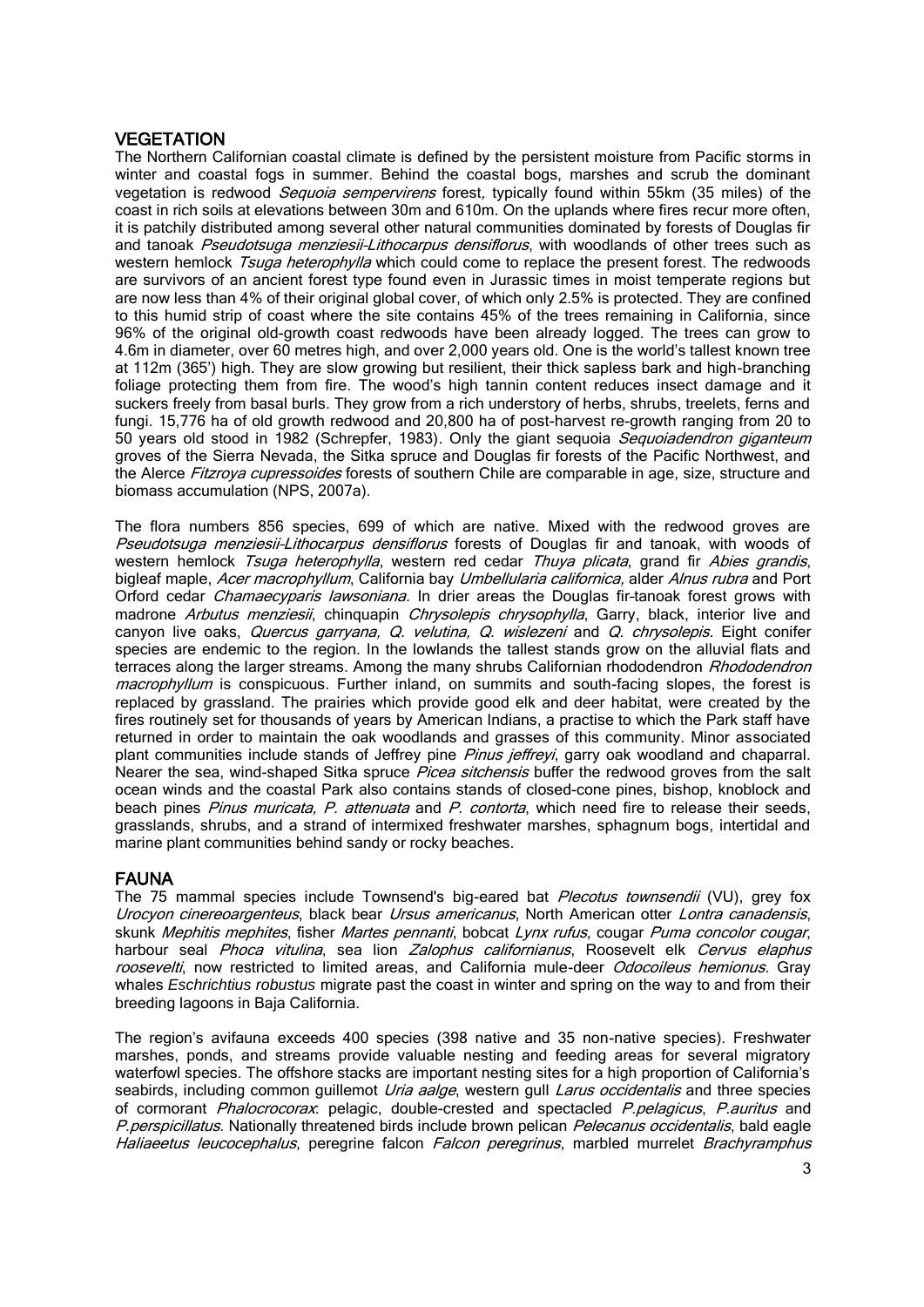marmoratus (EN), northern spotted owl Strix occidentalis, and possibly western snowy plover Charadrius alexandrius.

Silver salmon *Oncorhynchus kisutch*, and steelhead trout *O. mykiss*, breed in coastal rivers and streams. Also present are coastal cutthroat trout Oncorhynchus clarki, chinook salmon O. tshawyscha, Pacific herring Clupea harengus, surf smelt Hypomesus pretiosus, night smelt Spirinchus starksi, staghorn sculpin Leptocottus armatus, shiner surfperch Cymatogaster aggregata and the endangered tidewater goby Eucyclogobius newberryi (VU). Fifteen of western North America's 22 salamander species are found in the area including the Pacific giant salamander Dicamptodon ensatus, redbelly newt Taricha rivularis, and coastal tailed frog Ascaphus truei. Of the 15, three are Category II candidates for Federal and State listing, and three are species of special concern to the State of California. Also found here is the bright yellow-orange banana slug Ariolimax columbianus, a mature forest specialist. A number of other invertebrate species, including beetles, harvestman, spiders, millipedes, and freshwater mussels are specialists in habitats modified by old Redwood and other conifer forests. 168 invertebrate species have been recorded in the intertidal zone.

### CULTURAL HERITAGE

Prehistoric sites 4,500 years old have been uncovered in the Bald Hills, and there are sites of later settlement and subsistence systems. Some villages, cemeteries, sacred or ceremonial sites and natural resource use areas remain places of importance to contemporary Native Americans with traditional ties to Park lands who used to use fallen redwood trees to build canoes and houses (W. Ehorn, pers. comm., 1989). The Park managers work with both Native American Heritage Advisory Committees and Tribal governments on the use of these resources and on issues of concern. Archaeological and cultural resources listed or eligible for listing on the National Register of Historic Places include three coastal archaeological sites, 26 inland archaeological sites in the Bald Hills, and three historic resources: a World War II radar site, a portion of the Redwood Highway and the Lyons Ranches Rural Historic District. Jedediah Smith of the park was an early explorer. Other historic resources include examples of early trails, homesteads and ranching, gold mining sites, fish hatcheries, logging, military structures such as Camp Lincoln and the work of the Civilian Conservation Corps of the 1930s (NPS, 2007a).

### LOCAL HUMAN POPULATION

American Indians in and around the Park form almost 10% of the region's population. These native peoples belong to a number of linked village communities rather than tribes, which formerly lined the coast and major rivers, each with a different language and culture. The three main local groups are the Tolowa in the north, Yurok in the centre and the Chiluli in the far south (NPS, 2007a). Commercial logging remains a major industry begun during gold rush times. The logging of redwoods continues up to the Park boundaries, vigorously debated between the timber industry and conservationists.

### VISITORS AND VISITOR FACILITIES

More than 1.25 million people visited Redwood National and State Parks annually in the 1990s. In 1993 15% were from foreign countries with some 42% of these coming from Germany (Littlejohn, 1994). The Park offers camping, picnicking, hiking, kayaking, horseback and bicycle riding, guided tours, outdoor exhibits, scenic drives and some 370 km (200 miles) of trails. There are five Visitors' Centres with educational materials and shops, four well serviced campgrounds and one youth hostel. Two Indian dance ceremonies are mounted once a year. The length of the Park is linked by a state highway 101 and there are several hotels along the route. The nearest airport is at Crescent City at the north end. A visitors' guide is published annually.

### SCIENTIFIC RESEARCH AND FACILITIES

Archaeological surveys, test excavations, research and consultations conducted over the past 30 years have resulted in the recording of many prehistoric archaeological sites, historic sites and ethnographic resources (Eidsness, 1988). Research is carried out by a Park interdisciplinary team, supplemented by other federal and state agencies and several universities, notably Humboldt State University. The June 1989 bibliography of Redwood National Park publications (Anon., 1989) includes approximately 170 titles, under the headings of technical reports, watershed rehabilitation and resources management, conference papers, geology, management reports and cultural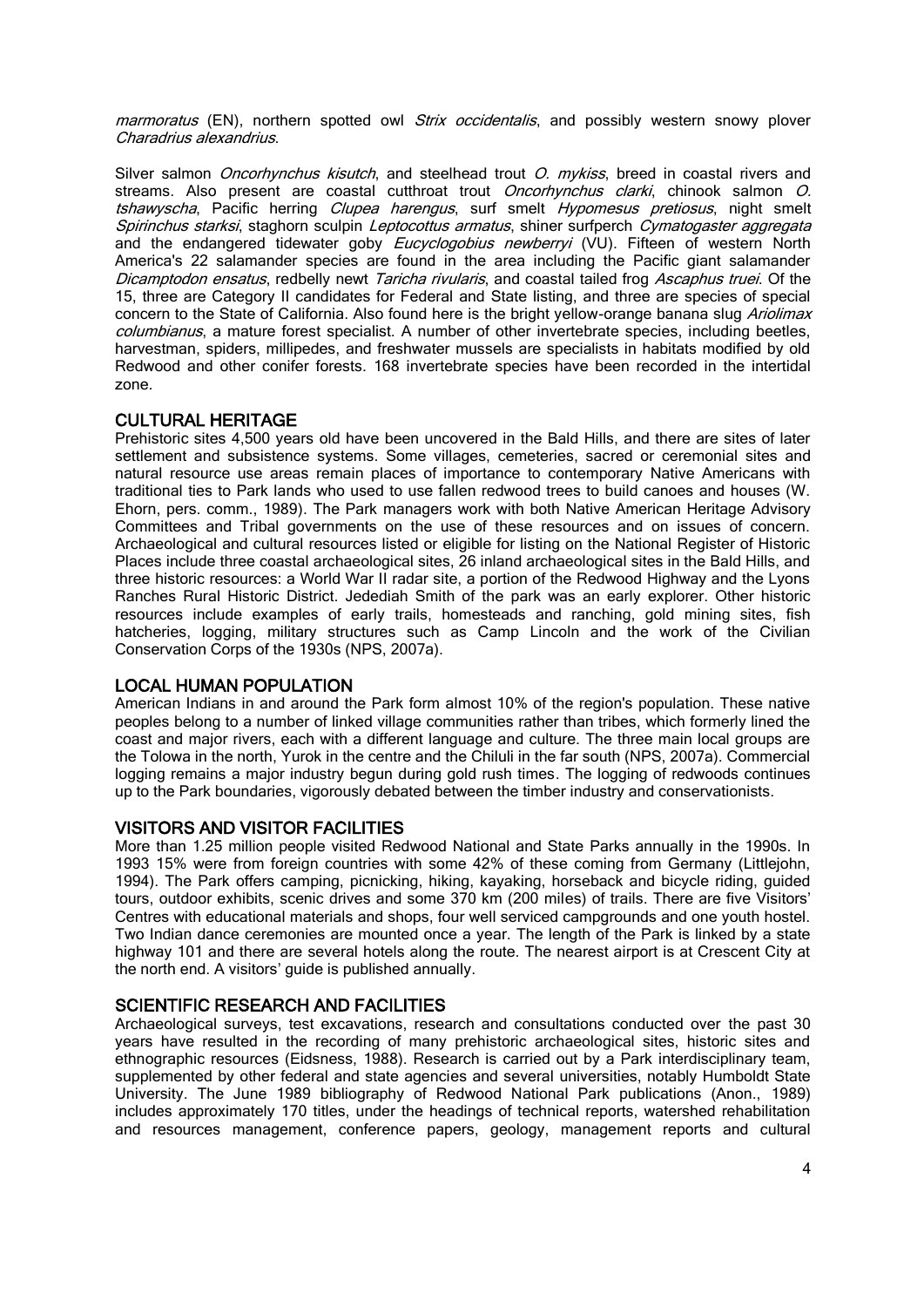resources. The Park has a well developed Geographic Information System. There are no facilities devoted solely to research but two outdoor schools offer practical educational courses (NPS, 2007a).

# CONSERVATION VALUE

Redwood National Park preserves unique groves of the world's tallest trees. These are 42% of the remaining old growth stands of redwood, but are only a small fragment of a once very extensive ecosystem. The Park is also of importance for its prehistoric and historic cultural remains with several sites listed on the National Register of Historic Places. It lies within a Conservation Internationaldesignated Conservation Hotspot, WWF marine and freshwater Global 200 Eco-regions, a WWF/IUCN Centre of Plant Diversity, a BirdLife-designated Endemic Bird Area and in a UNESCO Biosphere Reserve.

### CONSERVATION MANAGEMENT

In 1994, renewed in 1999, a Memorandum of Understanding was signed by the National Park Service and the California Department of Parks and Recreation for the cooperative management of the Redwood National and State Parks which has ensured successful joint operation of the parks, as intended by Congress in 1968. The Park is under strict protection, although sport fishing is allowed. A 12,150 ha buffer zone is provided under Public Law No. 95-250. Administratively the zoning is covered in a series of zones: Developed, Front Country, Back Country, Primitive, Research sub-zone, Transportation, Bald Hills, Cultural Resource and Minimum Management, each with their regulations (NPS, 2000). Management objectives can be summarised as follows: to restore the natural ecosystems of the Park; minimise human impacts; preserve historic and prehistoric features; eliminate non-conforming uses; provide reasonable and safe public access; provide visitors with an appreciation and understanding of park values; restrict visitor uses as necessary to fulfil resource protection objectives; and protect visual resources.

In 2002, 10,117 ha (25,000 acres) of clear–cut forest in Mill Creek watershed adjoining Del Norte State Park was sold to the Save the Redwoods League and ceded to the State of California for reforestation; in 2005 the park (but not the World Heritage site) was expanded to take in this area (Wheeler, 2006). A multi-year land rehabilitation scheme was set up to protect the trees by restoring cut-over parklands and reducing sediment delivery to park streams. In Redwood Creek which entered the system as a logged-over area, a watershed rehabilitation program started to return the downstream part of the basin to a reasonable reconstruction of its natural state. Fires are a hazard, but the 20th century suppression of fire has resulted in the spread of Douglas-fir at the expense of open grassland, so Park staff have returned to using fire to maintain the oak woodlands and prairie grasses. A General Management Plan was developed in 2000, replacing the 1995 plan, supported by a Business Plan and annual Performance Plans. A Resource Management Plan and environmental impact assessments have been published and commented on by the public. A compendium of regulations, requirements and restrictions is issued annually. A Strategic Plan for 2005-8 has been drawn up (NPS, 2007b). There is regular monitoring of all the aspects of the Park's work: watershed and forest restoration, fire, resource protection, exotic plants, threatened and endangered species, historic structures, cultural landscapes, archaeological sites, visitors and the workforce (NPS, 2004).

### MANAGEMENT CONSTRAINTS

Much of the federal land in the Park has been logged, including almost all of the upstream watershed of Redwood Creek where major storms have become an unpredictable hazard on the destabilised slopes. Most remnant old growth stands outside the Park were threatened by logging by the end of the 1980s (Schrepfer, 1983), and second growth harvests have begun on lands outside the Park. This logging has been carried out on some of the world's most erodible soils, and groves at low elevations are frequently deluged by the flooding and sedimentation caused by the logging upstream despite the cooperative agreements between the Park authorities and upstream landowners to control erosion. Other proposed developments - offshore oil and gas exploitation and the building of subdivisions - have threatened the Park. During the 1990s the greatest damage to the native vegetation came from invasion by alien plants, and by progressive changes in species composition and structure due to the suppression of fires. Much of the forest is in various stages of post-harvest succession and centuries will pass before it returns to its pristine condition (J. Wise, pers. comm., 1995).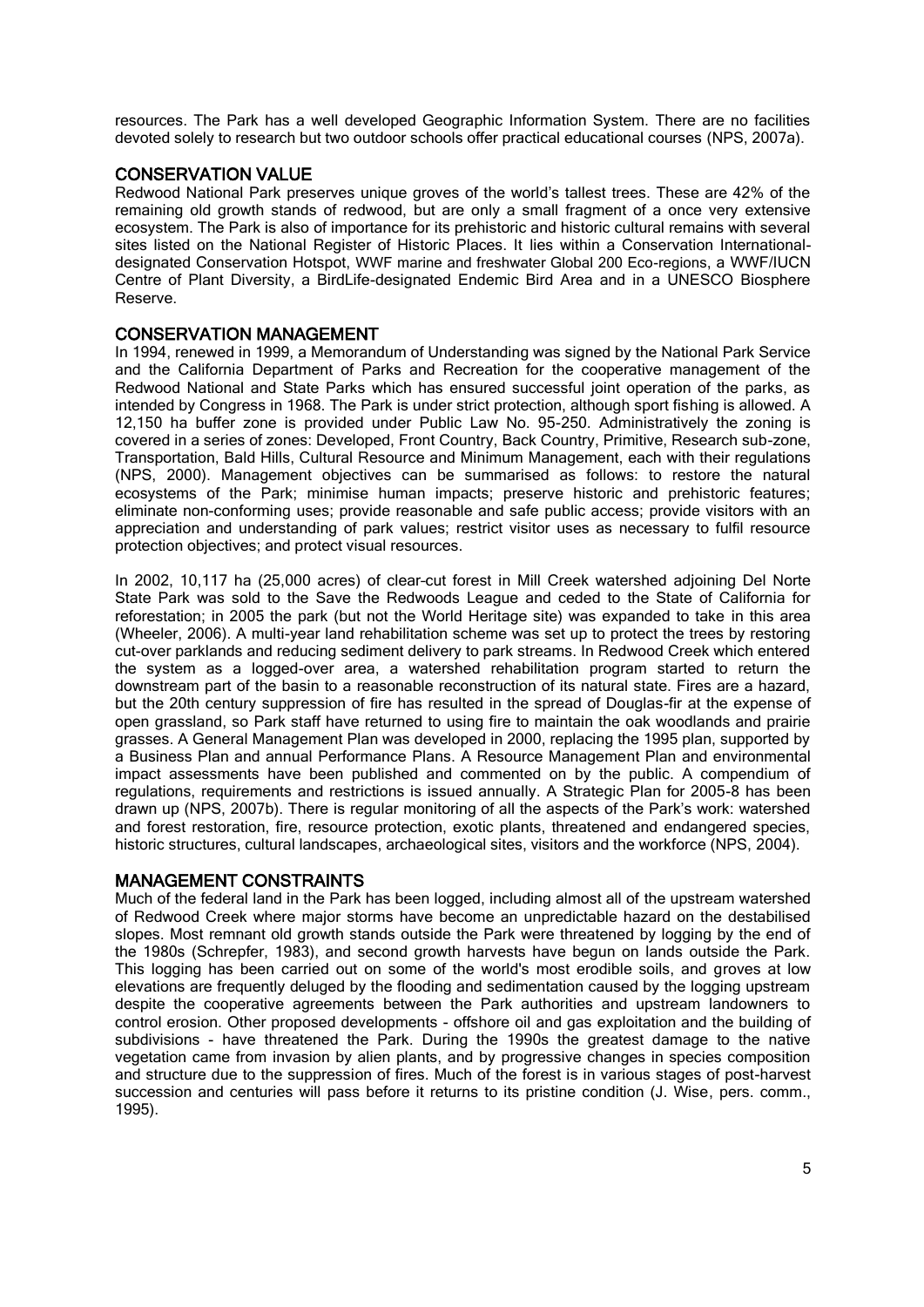### **STAFF**

In 2004 there were 100 permanent employees, 5-10 term positions, and approximately 75 temporary positions, supplemented with over 12,000 hours of Volunteers-in-Parks, 6 Student Conservation Association Assistants and 12,000 hours of work from the California Conservation Corps (NPS, 2004). (The 1995 NPS breakdown of 90 permanent posts were: 5 in management, 11 in administration, 25 in maintenance, 9 in protection, 7 in interpretation, 31 in resources management and 2 in technical services.)

# BUDGET

In 2004 the Park had an operating budget of about \$7,522,000, divided as follows \$2,293,000 for resource management and science, \$2,103,000 for facility operations and maintenance, \$908,000 for park administration, \$735,000 for visitor services and resource protection, \$773,000 for interpretation and \$402,000 for park management (NPS,2004). No entry fees are collected.

# LOCAL ADDRESS

Superintendent, Redwood National Park,1111 Second Street, Crescent City, California 95531, U.S.A.

# **REFERENCES**

The principal source for the above information was the original nomination for World Heritage status, but a complete compendium of information exists in the Park's planning and environmental compliance documents and legislative history. Many publications exist which deal with specific resources and park-related issues. New resource information is regularly published.

Agee, J. (1980). Issues and impacts of Redwood National Park expansion. *Environmental* Management 4(5): 407-23.

Anon. (1989). Bibliography of Redwood National Park Publications. 23 pp. (Unpublished).

Eidsness, J. (1988). A Summary of Cultural Resources Projects, Redwood National Park. Redwood National Park. Crescent City, California, USA.

Heyday Books (1994). Living in a Well-Ordered World - Indian People of Northwestern California. Redwood National Park, Crescent City, California, USA.

Hilton-Taylor, C. (compiler) (2006). *IUCN Red List. of Threatened Species.* IUCN, Gland, Switzerland.

IUCN (1994). Monitoring of the State of Conservation of Natural World Heritage Properties. World Heritage Committee 19th Session, Phuket, Thailand.

Littlejohn, M. (1994). Visitor Service Project: Redwood National Park. Report 59. National Park Service/ University of Idaho. 49 pp.

National Park Service (2007a). Website: [Redwood National Park \(U.S. National Park Service\)](http://www.nps.gov/redw/)

----------- (2007b). A Strategic Plan for 2005-8. Redwood National and State Parks.

----------- (2004). Fiscal Year 2004 Annual Performance Plan for Redwood National and State Parks.

----------- (2000). General Management Plan.General Plan. Redwood National and State Parks. Regional NPS, Denver / California State Parks and Recreation Commission.

Rasp, R. (1989). Redwood National Park: the Story Behind the Scenery. KC Publications. Las Vegas, Nevada, USA.

Rohde, J. & G. (1994). Redwood National and State Parks - Tales, Trails and Auto Tours. Mountain Home Books, McKinleyville, California, USA. (Unssen).

Schrepfer, S. (1983). The Fight to Save the Redwoods. The University of Wisconsin Press. Madison, Wisconsin, USA.